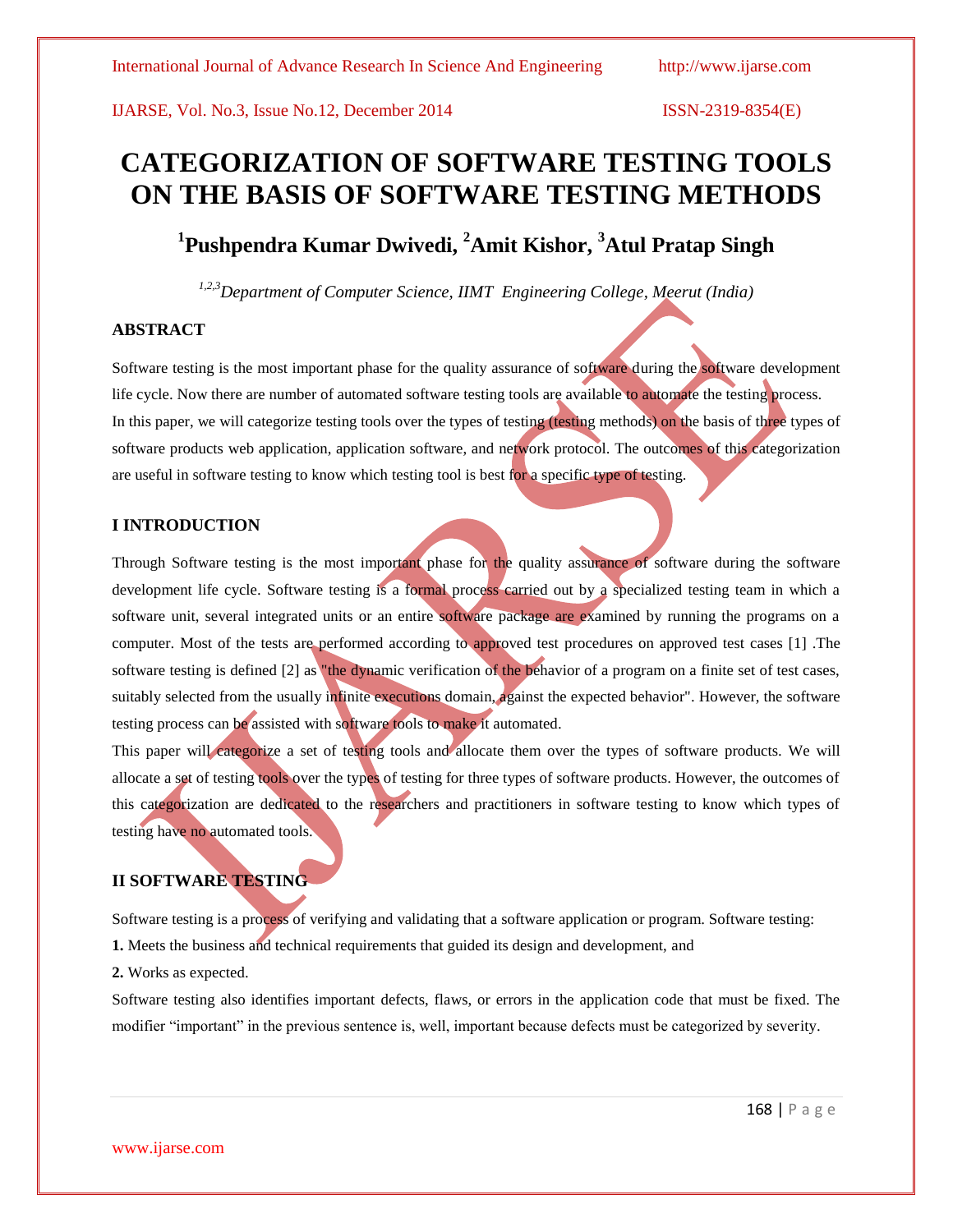### **III TYPES OF SOFTWARE TESTING**

There are many types of software testing; in this paper we will only consider the following types:

**Stress Testing:** it is the testing which conducted to evaluate a system or component at or beyond the limits of its specified requirements to deter- mine the load under which it fails and how. Often this is performance testing using a very high level of simulated load. Performance testing is often done in conjunction with stress testing [3].

Load Testing: it is the testing which conducted to evaluate the compliance of a system or component with specified performance requirements [3].

**Regressions Testing:** it is the testing which is to be done to software that was previously working correctly and stops working as intended due to changes [4].

**Functional Testing:** it is the testing which is conducted on a complete and integrated system to evaluate its compliance with its specified requirements [4].

**Unit Testing:** it is the verification and validation technique where the programmer gains confidence that individual units of source code are fit for use [4].

**Performance Testing**: it is the testing which refers to the assessment of the performance of a human examinee [4].

**Acceptance Testing:** it is the testing which involves running a suite of tests on the completed system [4].

**Security Testing:** it is the testing which determines that an Information System protects data and maintains functionality as intended [4].

**Open Source Testing:** it is a functional and unit testing framework for open source software products [4].

# **IV THE CLASSIFICATION OF THE SOFTWARE TESTING TOOLS**

Software products can be categorized to different types on the basis of different criteria (intended usage, complexity, development technology, etc.).In this paper, we will categorize the software products based on their intended usage, that is:

- Application Software.
- Database.
- Network Protocol (TCP).
- Open Source Software.
- System Software.
- Embedded Software.
- Web Application.
- Java Software.

After studying and analyzing various software testing tools [5, 6, 7, 8, 9, 10], we have categorized them into different types based on which software product could be applied. Figure 1 shows this classification. From figure 1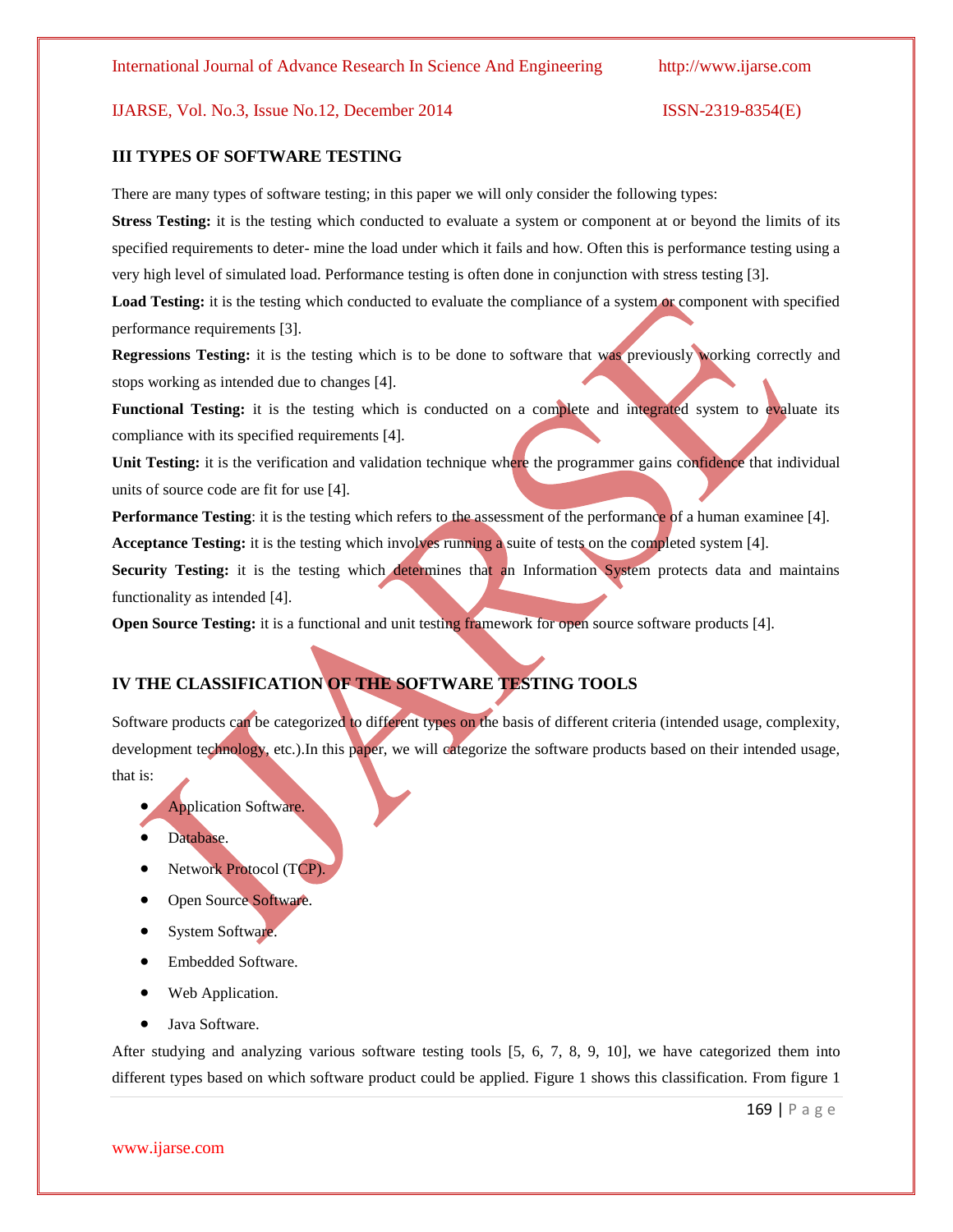we can note that the web application software products have the largest number of software testing tools, this large number of testing tools may be due to the wide usage of web applications on the web sites, and are common to be developed to provide a variety of services to the intended users of such web sites. Whereas, the system software and embedded software products have the smallest number of software testing tools Furthermore, the following is the order of software products types based on descending order software testing tools are intended to be used by such software product types:

- Web Application
- Network Protocol (TCP)
- Application Software
- Java Software
- Open Source Software
- Database
- System Software
- Embedded Software.



Fig. 1: Distribution of the used testing tools over the software types.

Hereinafter, we will focus on three types of software products, that is, web application, application software, and network protocols (TCP). Also, we selected the common used types of software testing, that is, stress, load, regression, functional, unit, performance, acceptance, security, and open source testing methods. However, after we classify the software testing tools which are built to be used with the web applications, we found that most testing tools are designed to be used for the functional testing. Figure 2 presents the distribution of the testing tools over the types of testing for the web applications. In addition, the smallest number of testing tools is for the unit, acceptance, and open source testing methods. We should note that there are many testing tools which can be used for different types of testing.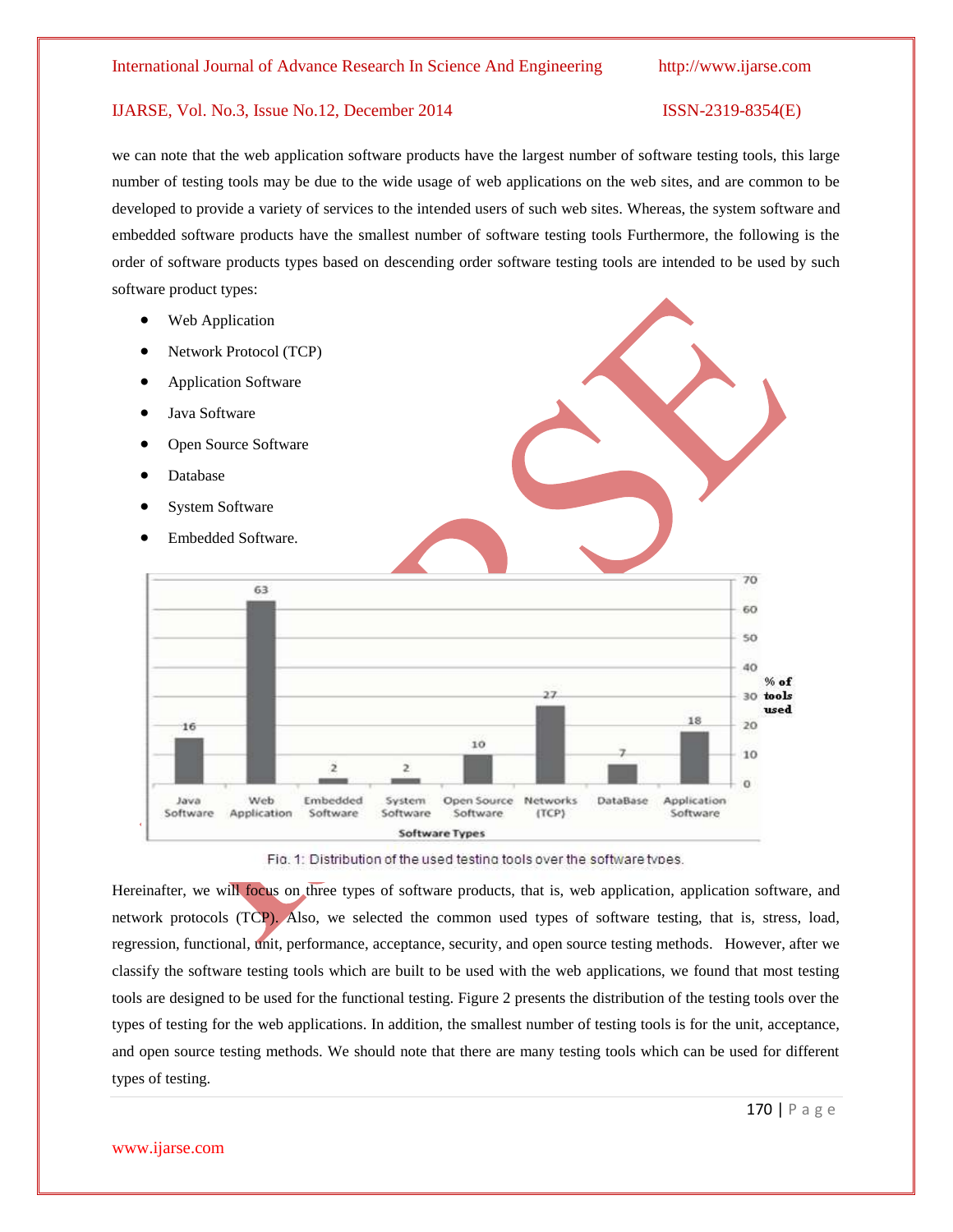



Fig. 2: Distribution of the testing tools for web application over the types of testing.

For the second type of software product (application software), we found that there are 18% software testing tools. After we studied and analyzed these testing tools, we found that the large number of testing tools is intended to be used for the functional testing. For the networks (TCP protocol), there are 27% testing tools. However these testing tools are mostly used for the performance, security, load, and stress testing methods, see figure 3.



fig 3: Distribution of the testing tools for networks(TCP) over the type of testing

While, the smallest number of testing tools are built for the system and security testing methods. Figure 3 presents the distribution of the testing tools for application software over the nine types of testing. Furthermore, there is no testing tool for the system, acceptance, unit, functional, and regression testing methods. This is due to that network protocols are special purpose software products.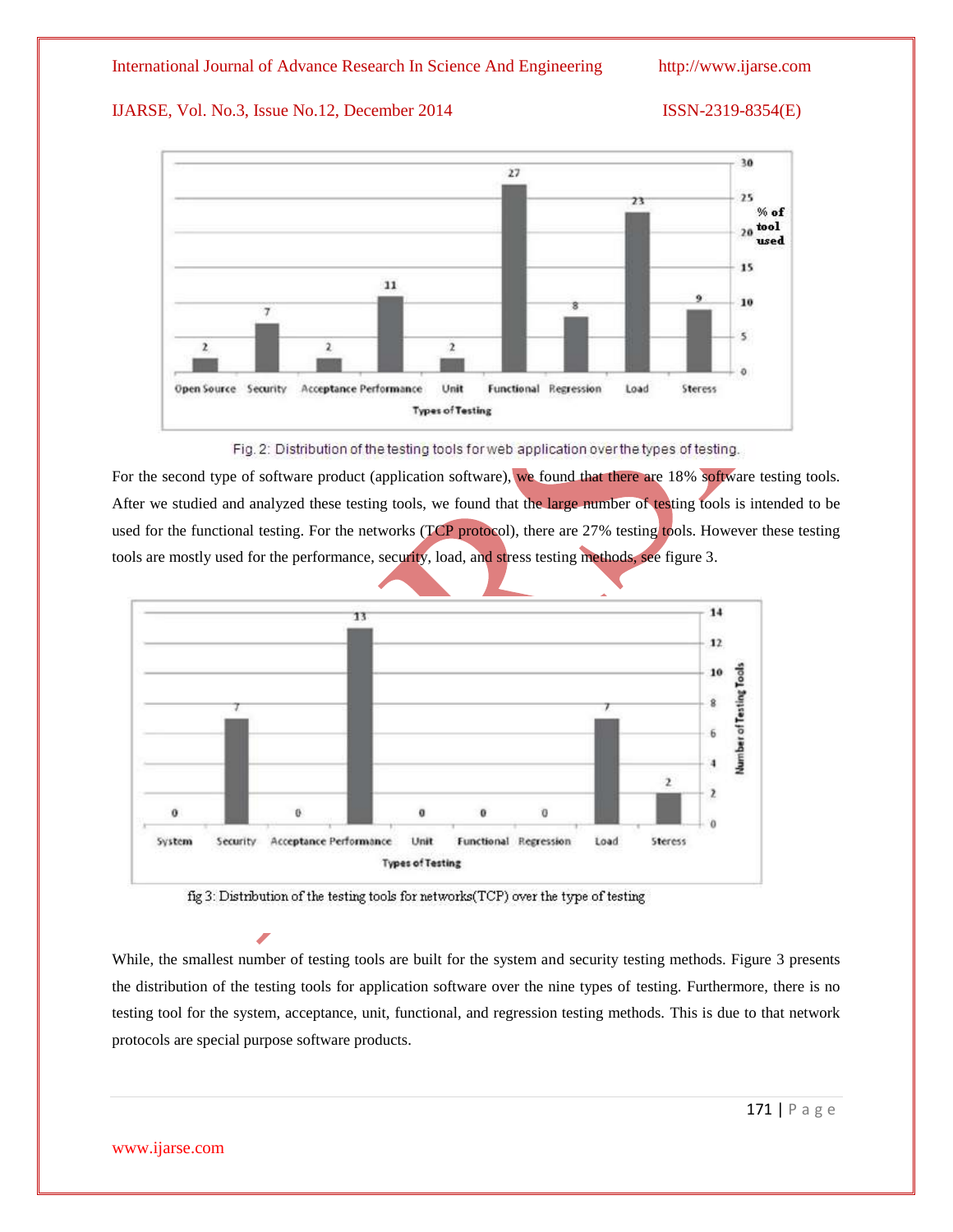### **V CONCLUSION**

In the software development life cycle, testing is highly needed to assure the quality of the software process and product. For many years, researchers and practitioners come-up with a variety of software tools to automate the testing process. In this paper, we have classified and distributed testing tools over eight types of software products. Furthermore, we have distributed the testing tools over the types of testing for three types of software products (web application, application software, network protocol).However the outcomes of this classification are dedicated to the researchers and practitioners in software testing to know which testing methods have no automation tools. In addition, this classification gives a direction on which types of tests have limited automated tools. Based on our study and analysis of the testing tool we have concluded that:

- The testing tools for the embedded and system applications are very limited.
- For the web application software products, the testing tools for the unit acceptance and open source testing methods are restricted.
- For the application software products, the testing tools for the security and system testing methods are restricted.
- The testing tools for functional testing in both the web applications and application software product are very common.
- For the network software products (TCP protocol), there is no any testing tool for the system, acceptance, unit, functional, and regression testing methods.

### **REFERENCES**

- [1] D. Galin, Software Quality Assurance: From Theory to Implementation, Addison Wesley, New York, NY, USA, 2003.
- [2] ISO, ISO/IEC TR 19759: Guide to the Software Engineering Body of Knowledge (SWEBOK), International Organization for Standardization, Geneva, Switzerland, 2005.
- [3]S.Chat, Performance Management of Software Architecture online: http://www.findwhitepapers.com/white paper2373.
- [4] G. J. Myers, T. Badgett, T. M. Thomas, and C Sandler, the Art of Software Testing, Wiley, USA, 2004.
- [5] ApTest, Web QA Test Tool Links, online: http://www.aptest.com/webresources.html.
- [6] INSECURE, Top 100 Network Security Tools online: http://sectools.org.
- [7] Java-Source, Open Source Testing Tools in Java, online[: http://javasource.net/open-source/testing- tools.](http://javasource.net/open-source/testing-%20%20tools)
- [8] Ranorex, Web testing, online: http://www.ranorex.com/support/userguide-20/web-testing.html
- [9]Bright-Hub, Sniffing Data with Ettercap for Linux and Windows, online:<http://www.brighthub.com/computing> /smb-security/articles/35545.aspx.
- [10] QFS, Facts & Features, online: http://www.qfs.de/en/qftest.